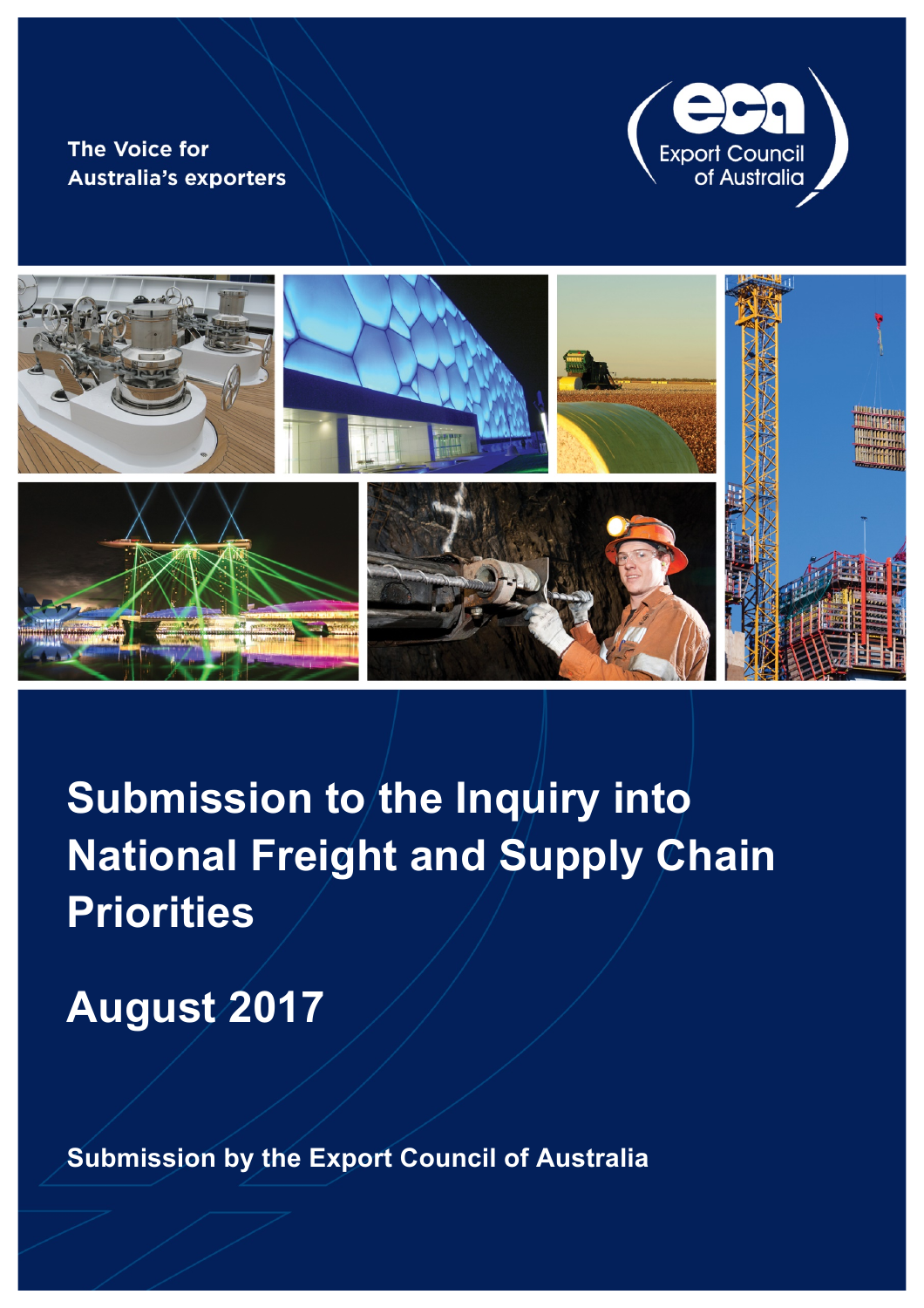## **About the Export Council of Australia**

The Export Council of Australia (ECA) welcomes the opportunity to make a submission to the Inquiry into National Freight and Supply Chain Priorities. The recommendations in this submission build on the ECA's annual trade policy recommendations, found at http://www.export.org.au/trade-policy/trade-policyrecommendations.

The ECA is the peak industry body for Australia's exporters and importers, particularly SMEs. With a membership base of around 1,000 and a reach of over 15,000, the ECA represents companies of all sizes and across a wide range of industries.

The ECA's core activities include research, advocacy, skills development and events. The ECA collaborates with a number of government agencies, at Commonwealth, state and territory levels, to advance the interests of its members and support SMEs. Within the Commonwealth, these agencies include the Department of Foreign Affairs and Trade, Austrade, Efic, the Department of Immigration and Border Protection, the Department of Industry, Innovation and Science, and the Department of Agriculture and Water Resources.

## **Executive Summary**

The ECA supports the Council of Australian Governments (COAG) developing a National Freight and Supply Chain strategy, and welcomes the opportunity to make a submission to the Inquiry.

Australia is a high-cost country, with a small domestic market, and is a significant distance from its major export markets. Australian businesses face significant challenges when competing internationally and it is imperative that domestic policy settings enhance, rather than limit, their competitivess. Getting infrastructure and supply chains right is a key part of this.

In summary, the ECA recommends the National Freight and Supply Chain strategy prioritise:

- minimising the cost of getting goods to and through ports/airports, including by ensuring the ACCC closely oversees infrastructure access, pricing and services;
- reducing regulatory costs and barriers to trade by developing a single window for trade that incorporates the domestic supply chain and can also in the future link to similar systems in other countries
- developing a meaningful international benchmarking and national performance framework, and ensure cross-industry monitoring, across multiple locations
- embracing technological advances that will help drive future efficiencies, and enable new business models.

Given the importance of infrastructure on Australia's international competitiveness, the ECA recommends the Australian Government seek greater input from exporters and importers on infrastructure planning and prioritisation.

## **Submission**

The ECA supports COAG developing a National Freight and Supply Chain Strategy, and welcomes the opportunity to make a submission to the Inquiry.

Infrastructure is one of a range of factors that contribute to Australia's international competitiveness. Along with infrastructure, these include regulation, education, R&D and innovation, tax settings and labour costs.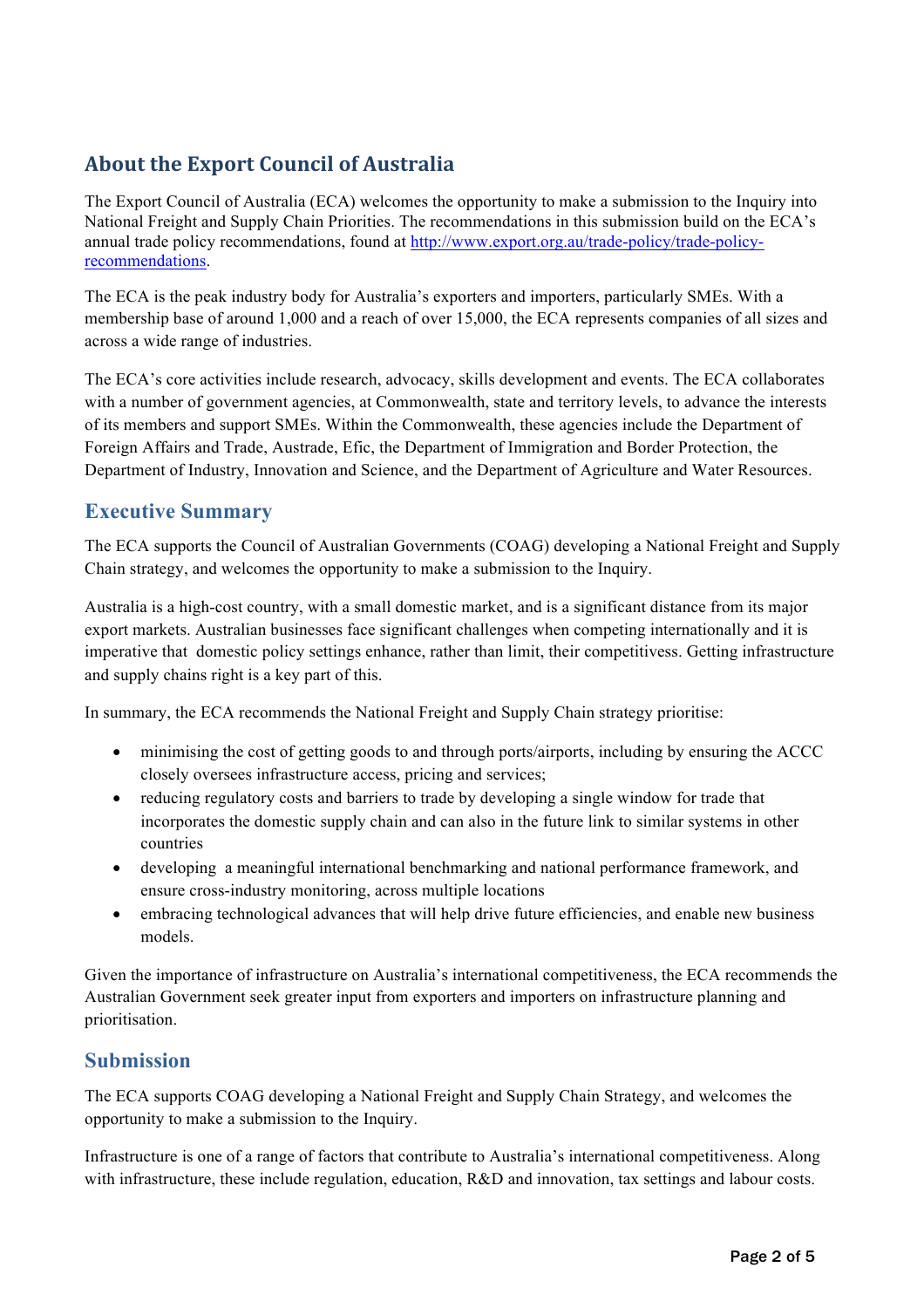With a small population, high labour costs and, culturally and linguistically diverse trading partners, Australian exporters start with a handicap. In this context, it is imperative that governments strive to maximise competitiveness in areas which they can control. This includes infrastructure.

#### Minimising the cost of getting goods to and through ports/airports

#### **The strategy must prioritise minimising the cost of getting goods to and through ports/airports, including by ensuring the ACCC closely oversees infrastructure access, pricing and services.**

Despite the 'tyranny of distance' Australia faces, it is domestic freight costs that can be the biggest burden for Australian exporters. Domestic freight costs are a major part of exporters' cost bases, and have a significant impact on Australia's international competitiveness. Simply put, domestic freight costs in Australia are too high, and make it harder for Australian businesses to compete internationally.

Exporters from a range of industries have highlighted to the ECA the impact of domestic freight costs on their businesses. A Brisbane-based advanced manufacturing company paid as much to move their products the 35km between Southern Brisbane and the Port of Brisbane as it does to move them between the Port of Brisbane and the United Kingdom. For a beetroot exporter, domestic costs accounted for two-thirds of its overall freight costs. For a grain exporter, domestic freight costs accounted for 30% of total costs.

It's not just costs getting goods to port. Recent significant port charges increases have also reduced competitiveness. In April, DP World (one of the oligopoly container service operators) increased its infrastructure surcharge in Melbourne from \$3 to \$32.60 per container. In Sydney, the surcharge increased from \$0 to \$21.14 for all containers delivered into the terminal. Patricks, another of the three main stevedores, followed DP World's lead in July 2017.

The costs of getting goods to and through ports and airports matter. While the ECA strongly supports the Australian Government's free trade agenda, and notes the importance for business of the associated tariff reductions, these tariff reductions are only one part of the picture. For some sectors, domestic freight costs will affect their international competitiveness far more than an FTA could.

It is vital that the government strive to ensure these costs are as low as possible. This should include the Australian Competition and Consumer Commission closely monitoring the cost and provision of services for critical infrastructure, as well as third-party access to infrastructure.

#### Reduce regulatory costs and barriers to exports

#### **The strategy must prioritise reducing regulatory costs and barriers to trade by developing a single window for trade that incorporates the domestic supply chain and can also in the future link to similar systems in other countries.**

Domestic regulatory costs for exports, and the complexity of export supply chains, weigh down Australia's international competitiveness. These costs and complexities should not just be seen as burdening businesses already exporting. Governments should also understand there are significant opportunity costs from the number of businesses that are put off exporting because they see it as too complex an undertaking.

As the World Bank's *Logistics Performance Index* notes, Australian exporters must complete seven export documents—the average for East Asia and Pacific is four documents, and the average for high income OECD countries is two. According to the Bank's *Trading Across Borders* index, documentary compliance for exporting takes seven hours and costs USD 749. By contrast the OECD average is two hours and USD 150.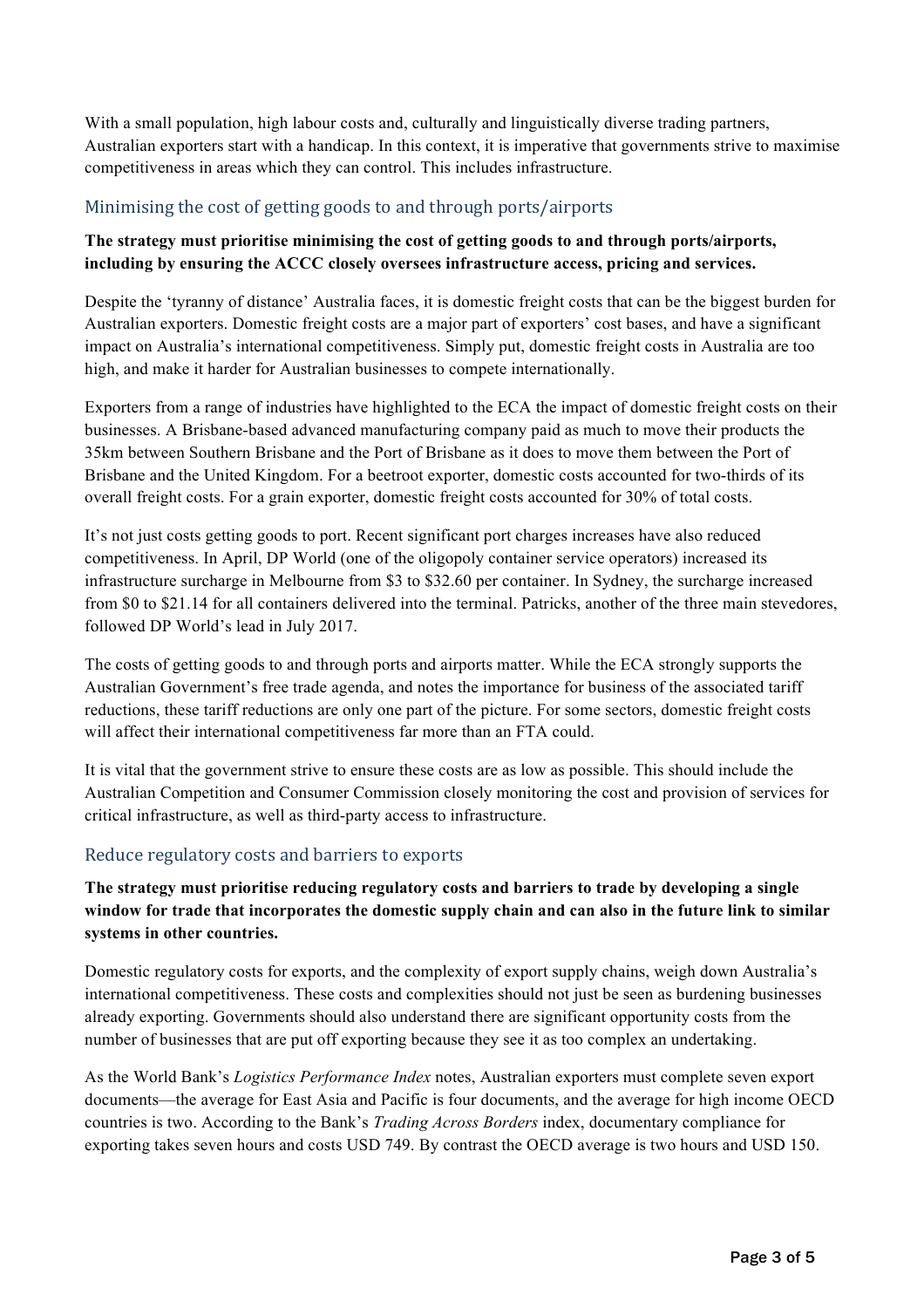The ECA has long called for the introduction of a Single Window for Trade in Australia that would make boarder processes quicker and lower their cost. In the 2017 election, the Coalition committed to introducing one, and delivering this is a shared responsibility of the Minister for Trade, Tourism and Investment, and the Minister for Immigration and Border Protection.

There are various models for a Single Window. At a minimum, a single window should provide a gateway to streamline the way exporters and importers engage with government. However, a broader, and far more transformative approach—which the ECA advocates—would be to create a single window that would provide a platform for digital engagement by all elements of the export and import supply chain: businesses, regulators, logistics providers, customs brokers, freight forwarders, and even finance and insurance.

This would bring major efficiencies into the process of trade, reduce risks for all parties, and as a result lead to significant cost savings. These benefits would be an order of magnitude greater if such a system were linked to similar systems in other markets.

Taken from this broader perspective, a single window should not be seen as a portal for interacting with government. It should be seen as a piece of critical national infrastructure that will provide major benefits to the entire export and import supply chains. The ECA urges COAG, though the strategy, to support and enable development of such a system.

#### Measuring performance and international comparisons

#### **The strategy must prioritise developing a meaningful international benchmarking and national performance framework, and ensure cross-industry monitoring, across multiple locations.**

The ECA strongly supports developing better measures of the relative and absolute performance of Australia's freight and supply chain system. That is, measuring relative performance through international benchmarking and absolute performance through a comprehensive national freight performance framework.

To give a true idea of performance, international benchmarking must be relevant. Comparisons must benchmark different Australian industries against different international locations.

To complement international benchmarking, Australian governments should develop a comprehensive national freight performance framework. This framework cannot be narrowly constrained to a handful of locations and industries. There should be broad coverage of locations and industries—key agricultural commodities and regions should be covered, as well as major manufacturing sectors in major cities.

This more comprehensive benchmarking within Australia, with results made publically available should ensure 'competitive federalism' helps stimulate efficiency improvements between Australian jurisdictions.

The ECA notes that in coming years, measuring performance will become increasingly cheap and accessible with advances in internet of things (IoT) technologies. IoT technologies are now a proven technology, with pilots done by the NSW Government and Data 61 demonstrating their value from a supply chain perspective. The strategy should explore use of IoT by government agencies to assess freight performance, as well as how agencies can access private sector IoT data.